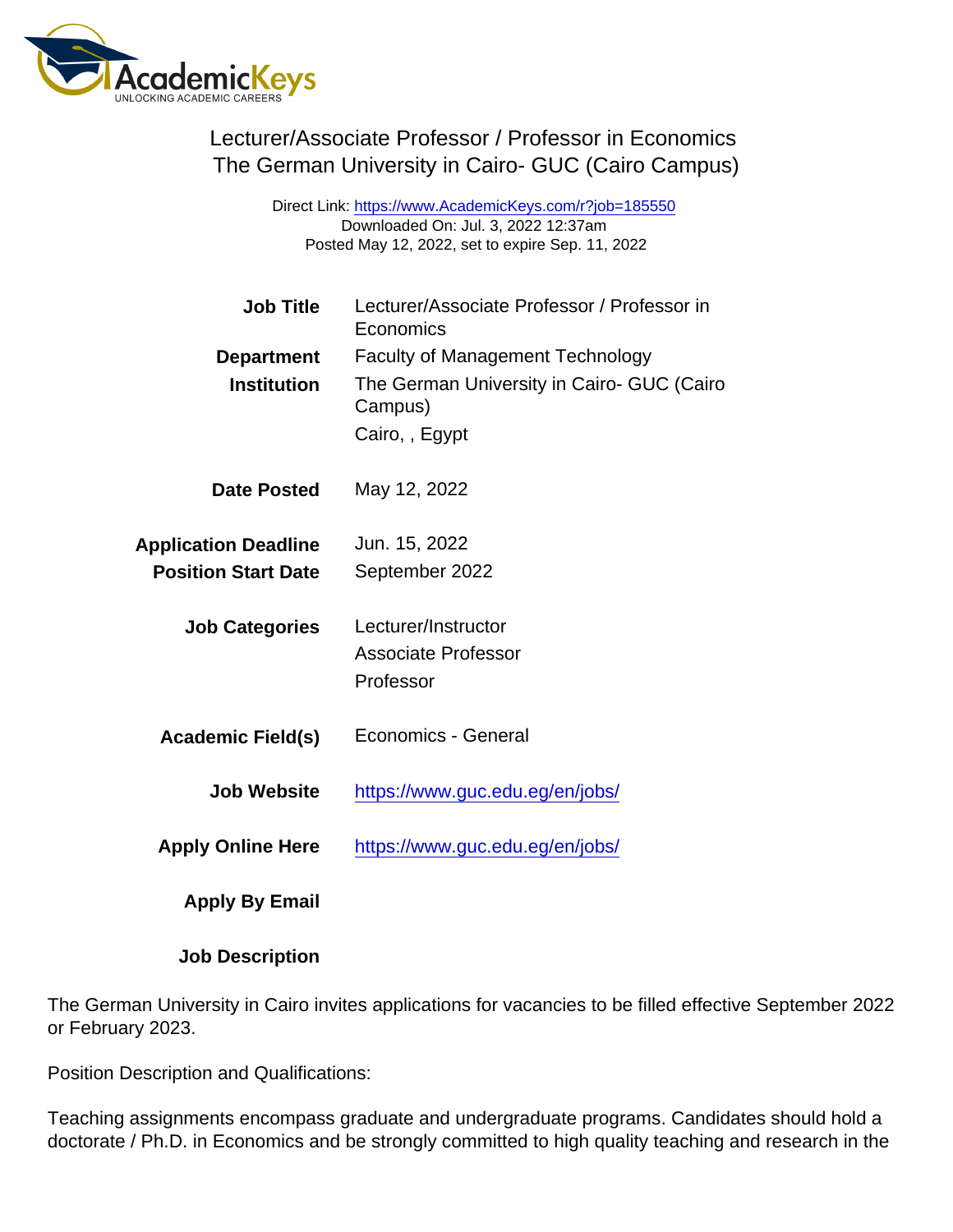## Lecturer/Associate Professor / Professor in Economics The German University in Cairo- GUC (Cairo Campus)

Direct Link: <https://www.AcademicKeys.com/r?job=185550> Downloaded On: Jul. 3, 2022 12:37am Posted May 12, 2022, set to expire Sep. 11, 2022

area of micro- and macroeconomics, applied microeconomics and/or econometrics. Candidates should also be qualified to teach graduate level courses and supervise undergraduate and graduate research.

The German University in Cairo is an Egyptian Private University that was established in cooperation with the German State Universities of Ulm and Stuttgart, under the patronage of the Egyptian Ministry of Higher Education, the Ministry of Science, Research and Arts, State of Baden-Wuerttemberg, Germany, and supported by the German Academic Exchange Service (DAAD), the German Embassy in Cairo, the Arab/German Chamber of Industry and Commerce (AHK), the German Federal Ministry of Education and Research, the Universities of Stuttgart, Ulm, Mannheim, and Tü bingen. Situated at the ancient city of Cairo, the GUC's mission is to achieve excellence in teaching and research.

Application Instructions:

Interested applicants are invited to submit their curriculum vitae including employment history, a statement outlining research and teaching interests, list of publications and projects undertaken and names of at least three referees. Applications to be submitted online through the GUC website: [url=https://www.guc.edu.eg/en/jobs/]https://www.guc.edu.eg/en/jobs/ by referencing posting: Ref Code: II3.6.

Applications will be reviewed until position is filled. For best consideration, submit applications before 15th of June, 2022.

For further information, please contact the Human Resources Department ([url=mailto:hr@guc.edu.eg]hr@guc.edu.eg)

Contact Information

Please reference Academickeys in your cover letter when applying for or inquiring about this job announcement.

Contact Human Resources Department Human Resources Department The German University in Cairo- GUC (Cairo Campus) New Cairo City - Main Entrance of Al Tagamoa Al Kh Cairo